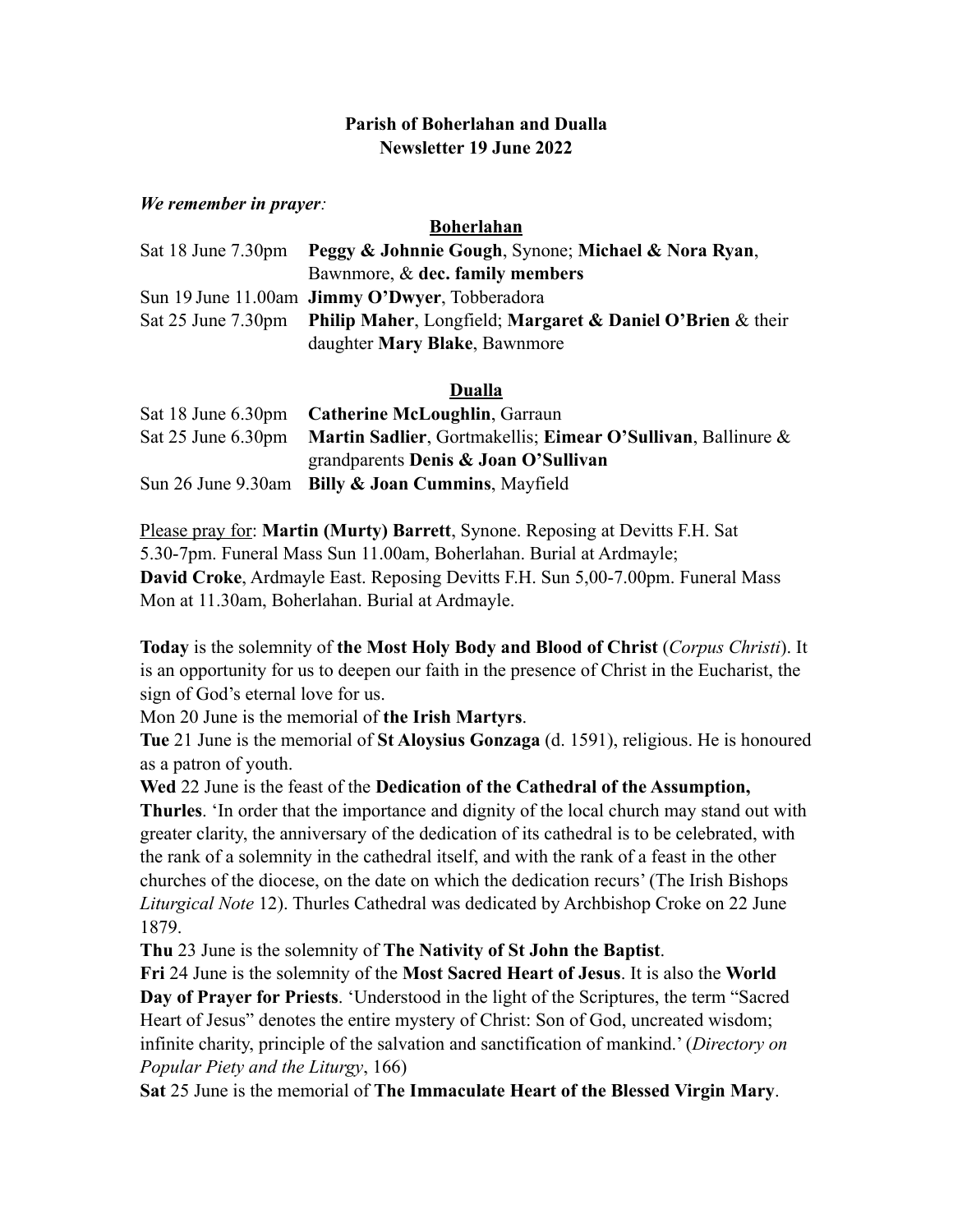**Holy Communion Ministers** (*on duty next weekend*) **Boherlahan:** Julia O'Dwyer; Joan O'Dwyer **Dualla**: Marie O'Gorman; Theresa Lawrence

**New Readers and Collectors:** new volunteers are needed in Boherlahan church. There are boards in the church porches and we invite you to please sign your name. We appreciate so much the help we get from all who are involved in the different ministries in the church.

**Lough Derg Diocesan Pilgrimage**: 11-13 July. Details on poster on the notice board.

**Dualla National School Parents Association** are organising a *clothing collection* to help raise funds for the school. If you have old clothes, shoes, blankets, bags etc. which you would like to donate, you can leave them at the Denis Leamy Centre on Mon 20 June 6.45pm to 8.00pm OR on Thur 23 June 9.00am to 9.20am. The Parents Association are also hosting an *open evening* for parents, guardians and grandparents on Wed 22 June, 6 -7pm at Dualla NS. New and existing parents, guardians and grandparents are all welcome. Light refreshments and some fun for the children on the evening.

**Boherlahan Hall**: Many thanks to Mary O'Donnell for coordinating the clean-up on Tuesday & to parents and pupils of the school for their help. Thanks to all the parishioners who responded and helped in the work. The remedial electrical, plumbing and fire safety works have been completed in the hall. It will be busy once again this weekend to host the County Tipperary finals of Community Games Art and Handwriting competition, with 20 children from the parish participating. Groups who wish to use the hall, please email boherlahancommunityassociation@gmail.com

**Community Website:** www.boherlahandualla.ie has photos in its Gallery from Ardmayle Heritage Society's recent walks. On May 26 the Lower Nodstown Road was the venue, and last week the group made their way from Tom Ryan's Cross down to the creamery in Ardmayle. Please send any material for the website to editor@boherlahandualla.ie.